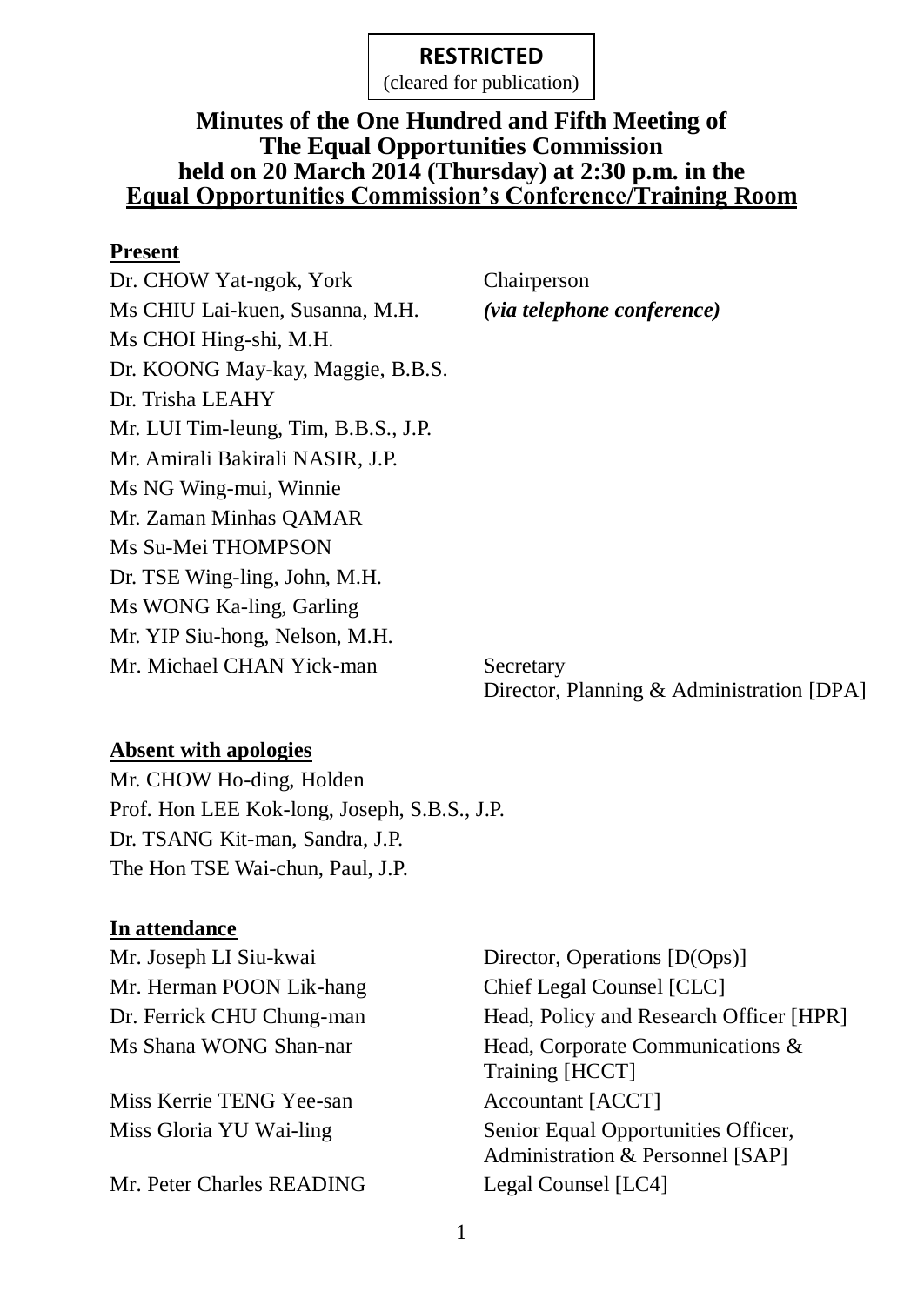(cleared for publication)

#### **I. Introduction**

1. The Chairperson (C/EOC) welcomed all Commission Members (Members), particularly Mr. Z M QAMAR, who had recuperated from an injury to the 105<sup>th</sup> Meeting. He hoped that nothing like what Mr QAMAR had gone through would ever happen again. Ms Susanna CHIU who was currently not in Hong Kong would join the meeting via telephone conference. Mr A B NASIR and Dr. Trisha LEAHY would join the meeting later. Apologies for absence were received from Mr. Holden CHOW, Prof. Hon Joseph LEE, Dr. Sandra TSANG and The Hon Paul TSE due to clash of meeting schedules/other business engagements/out of town business.

2. C/EOC said that a press briefing would be held after the meeting in accordance with the usual practice.

## **II. Confirmation of Minutes** (Agenda Item No. 1)

3. The Minutes of the  $104<sup>th</sup>$  EOC Meeting issued to Members on 17 January 2014 were confirmed without amendment.

### **III. Matters Arising** (Agenda Item No. 2)

4. Members noted that the progress on the Discrimination Law Review would be reported under Agenda Item 3 via EOC Paper No. 1/2014.

### **IV. New Agenda Items**

# **Progress on The Discrimination Law Review**

(EOC Paper No. 1/2014; Agenda Item No. 3)

5. EOC Paper No. 1/2014 reported on the progress of the Discrimination Law Review (DLR). C/EOC said that several briefings for Members had been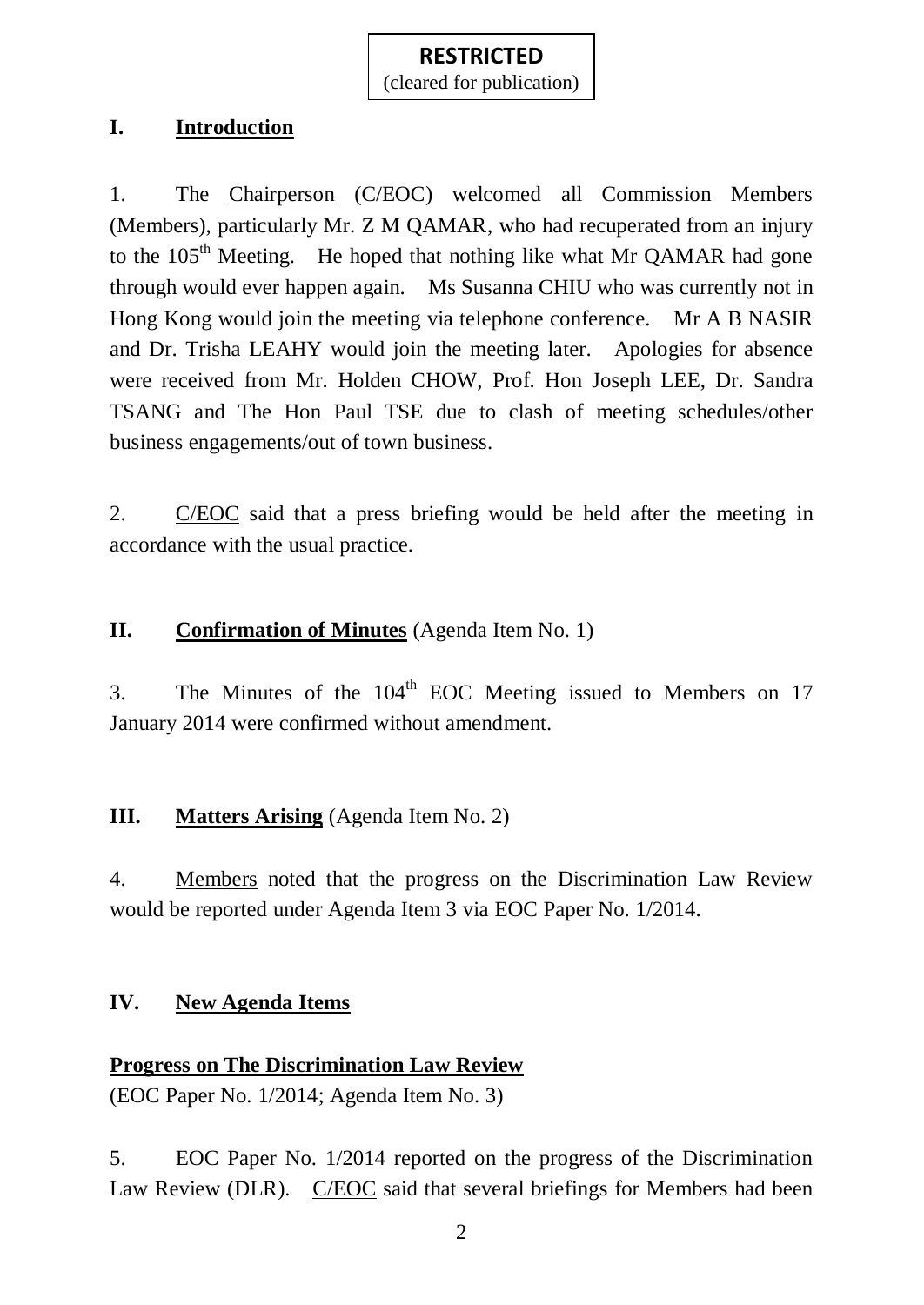(cleared for publication)

conducted earlier to explain the details contained in the lengthy DLR consultation document. If there was a need, further explanation to Members could be arranged. He also said that a special meeting might be arranged before the document was to go public.

6. CLC informed Members that the draft DLR document now appended to the paper had been revised after small groups briefing for Members and discussion among senior management. Subject to Members' advice, the public consultation would be launched in June/July 2014 on the basis of the draft. He said that the major purpose of the review was to modernize, harmonize and simplify the discrimination law to meet Hong Kong's needs. He highlighted the potential debatable issues in the public consultation which included whether discrimination protection should be extended to de facto marital status, whether there should be law to address the discrimination against Mainland visitors/new migrants/different nationality/residency status and whether it was appropriate to clearly spell out employer's legal duty to provide reasonable accommodation to persons with disabilities. It was also noted that there were/would be other public consultations being conducted at the same time which might affect the DLR consultation responses. To address these issues and per Members' request in the last meeting, a DLR Public Consultation Publicity Strategy and Activities Plan had been prepared at Appendix 2 of the paper and a List of Stakeholders for consultation had been attached at the Annex.

7. CLC said that much discussion had been made on the draft DLR consultation document. The draft document would be available in English and Chinese. In view of the time constraint, the full consultation document might not be translated into EM languages but the executive summary would be. The Public Consultation would last for 3 months to about September 2014. C/EOC added that apart from time constraint, it was also difficult to vet and ensure the quality of the translation. In addition, detailed explanation could be provided during the consultation process; hence, it might be sufficient to translate the executive summary but not the full document. In response, Mr Z M QAMAR said that it was important that there were documents, like the key arguments and a brief summary of the subject matter be made available in EM languages for communication with the EM groups. C/EOC confirmed that this would be the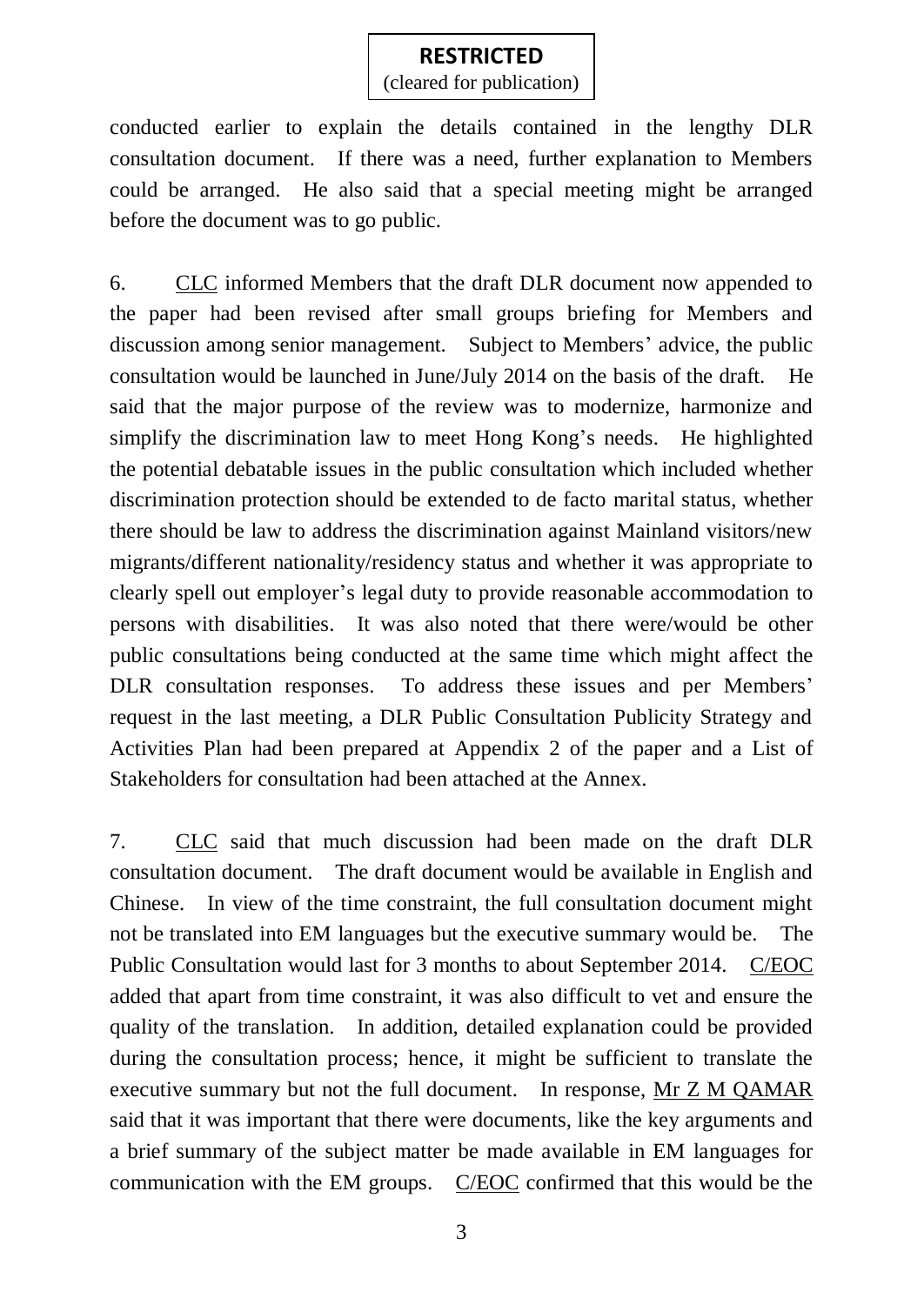(cleared for publication)

case.

8. In response to a question raised by Dr Maggie KOONG, C/EOC said that a comprehensive list of stakeholders to be consulted was at Annex of Appendix 2 to the paper. Nevertheless, if a particular group of stakeholders would like to know more or had queries in particular areas of the DLR, face-to-face explanations could be arranged upon request.

9. In response to Mr Tim LUI's concern on the timing of the consultation, which would fall in the summer vacation period when some people would be away, C/EOC said that it would be difficult to find a time this year that was completely free of any adverse factors. In addition, there was a need to proceed with the subject as soon as possible. Hence, the EOC could inform stakeholders as early as possible about its consultation plan and work schedule to facilitate their participation.

### *(Dr John TSE joined the meeting at this juncture.)*

10. Regarding the suggestions from Ms Susanna CHIU on the communication plan of the DLR, C/EOC confirmed that it would include public forums and stakeholders' meetings. Also, timeslots would be reserved for meeting requests from stakeholders that were most concerned with EOC's work such as employers' groups, unions and associations to discuss the subject.

11. In response to Ms Su-Mei THOMPSON's questions of how to measure the success of the DLR and what Members could do to help, CLC said that the main objective of the exercise was to collect views from the public on the current discrimination law. Additionally, the exercise was an educational process. As such, the quality and quantity of views collected and the extent of the message in the DLR reaching out to the public were important considerations. As regards what Members could do, CLC suggested that they could endeavour to understand the main issues in the subject matter and encourage the public to actively participate in the discussion. C/EOC added that Members could participate in the consultation meetings, hear and exchange views with the public. He said that this exercise could be viewed as successful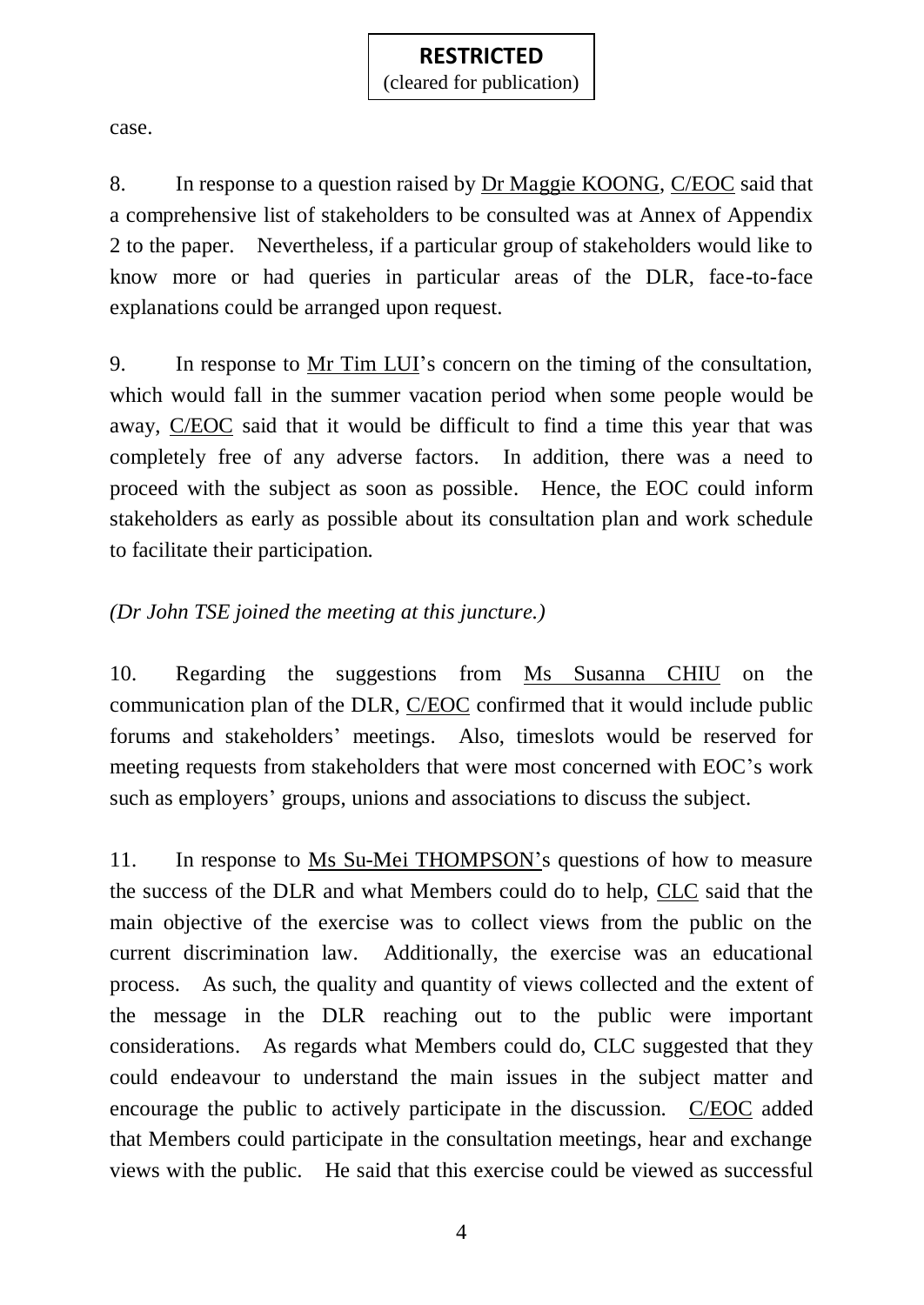(cleared for publication)

if it aroused more public awareness on EO issues, the EOC's proposed legislative amendments could address the public's major concerns and the Government could support and take actions to make changes accordingly.

12. In response to Ms Su-Mei THOMPSON's suggestion of using a form with closed-end questions similar to the structure of the consultation papers used by for example, the Hong Kong Stock Exchange in its consultation exercises which would facilitate members of the public in expressing their views and the EOC in collating, analyzing and summarizing the results of its public consultation on the DLR, CLC said that questions had already been designed to facilitate responses. However, the views and comments to be solicited on the DLR might not be the kind that could be put into check boxes. Nevertheless, he would structure the questions in the most organized way to facilitate public feedback and the EOC's analysis and summary of the same.

13. C/EOC thanked Members for their inputs to this matter. The progress on the DLR would be reported to Members again in the next meeting.

### **EOC's Thematic Work Plan for 2014/15**

(EOC Paper No. 2/2014; Agenda Item No. 4)

14. C/EOC said that following Members Retreat held in September 2013, the EOC's major strategic work areas had been confirmed. After taking into account operational experience, new initiatives identified and discussions in the committees and the Board, the Work Plan for 2014/15 was now formulated. He highlighted to Members the major work areas in the EOC's Thematic Work Plan for 2014/15, which included, inter alia, the work related to EM Education and Employment Issues, Integrated Education for SEN Students, the LGBTI Symposium and Review of the EOC Organizational Structure. Full details of the work areas were contained in the Appendix to EOC Paper No. 2/2014. On the Review of the Organizational Structure for enhancing EOC's overall efficiency and effectiveness targeted to be completed within this year, C/EOC invited interested Members to join and form a small work group to take this important subject forward.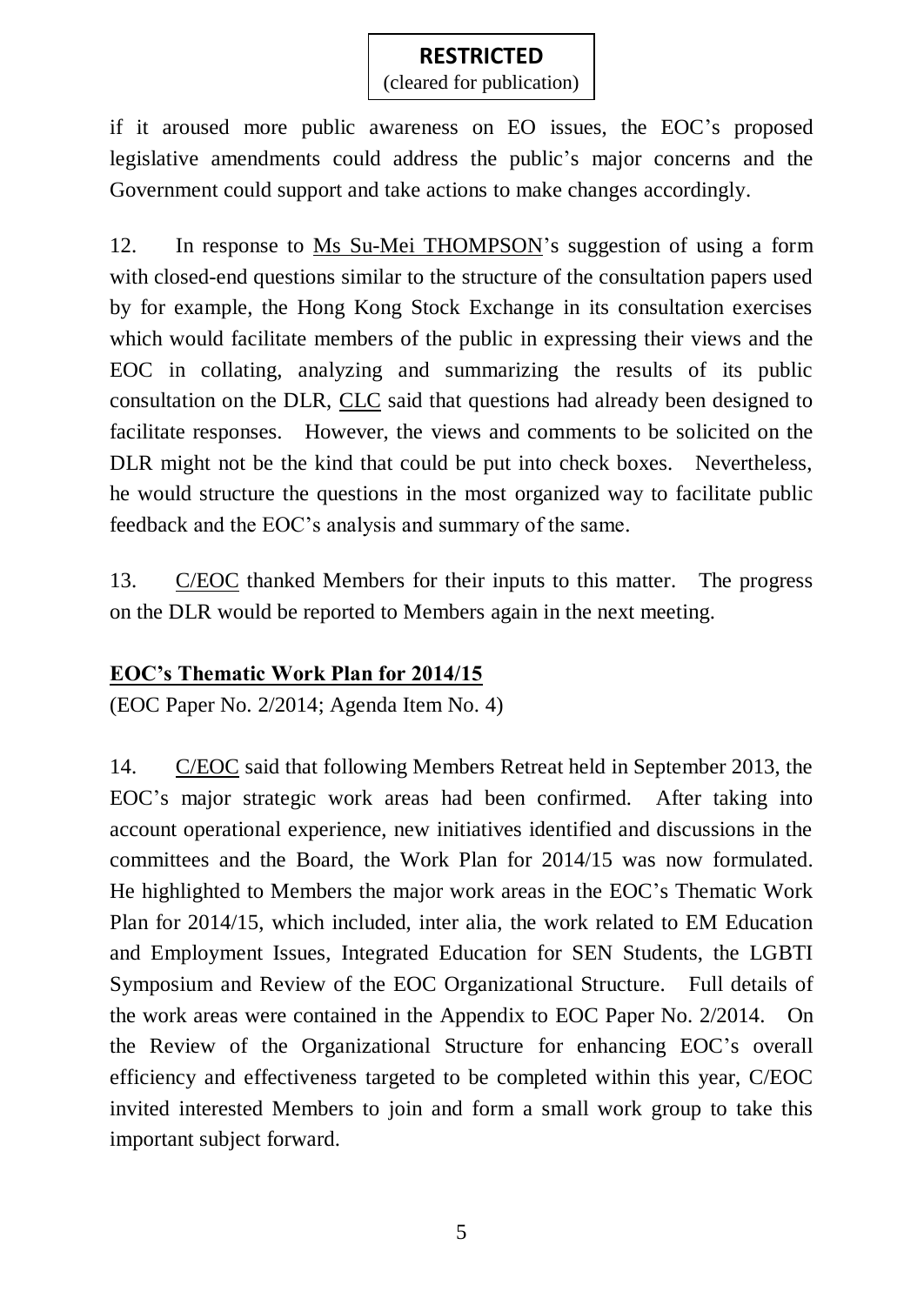### **RESTRICTED** (cleared for publication)

15. In respect of the Integrated Education for SEN Students, Dr Maggie KOONG remarked that nothing had been mentioned in the Government's 2014 Policy Address on the support for pre-school SEN Students. In response, C/EOC said that the EOC had reflected many times to the relevant government officials the imminent need of early support to be provided for SEN Students, particularly at or before their kindergarten stage. He said that this matter should not only be the responsibility of officials from the Education Department as collaboration from the Social Welfare Department was also required. The EOC would continue to speak out and follow up on this in the coming year.

*(Mr A B NASIR joined the meeting at this juncture.)*

16. Member noted EOC's Thematic Work Plan for 2014/15 as contained in EOC Paper No. 2/2014. C/EOC thanked Members for their continued support to EOC's work.

#### **LGBTI Symposium held on 28 – 29 August 2014**

(EOC Paper No. 3/2014; Agenda Item No. 5)

17. C/EOC said that the EOC, the European Union Office (EUO) to Hong Kong and Macau and the Gender Research Centre, Hong Kong Institute of Asia Pacific Studies, The Chinese University of Hong Kong and a local business partner planned to work together to share experiences on promoting LGBTI rights by holding an international symposium tentatively scheduled for 28 – 29 August 2014.

18. DPA said that the EU with 28 Member States had a diversity of experience in LGBTI matters. The EU actively promotes non-discrimination on ground of sexual orientation in its foreign policy, including through the European Instrument for Democracy and Human Rights (EIDHR). Through co-organizing the international symposium with various partners, the EOC hoped to gain a better understanding of the introduction of legislation in overseas countries and the impact on business, religious organizations and the wider society. The target audience was approximately  $200 - 300$  persons from major stakeholders in the Hong Kong society. The EUO would invite foreign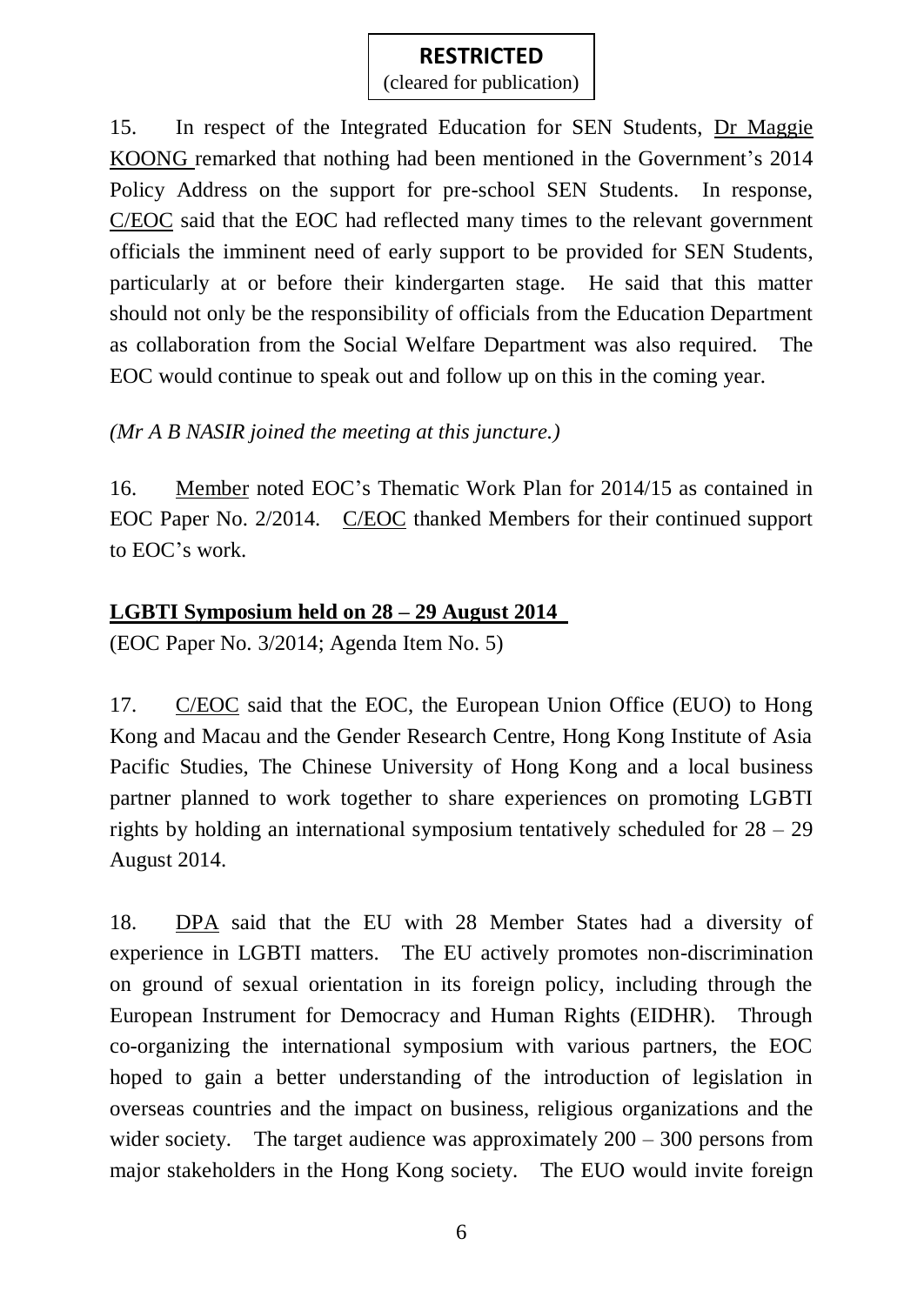(cleared for publication)

speakers to share their experiences, achievements and challenges in this area. Potential overseas speakers would be drawn from Legislatures (Members of European and/or National Parliaments), Executive (Government bodies), Academics, Business, Religious organizations and Media representatives. Some local speakers conversant with the subject would also be included.

19. Members noted that the tentative rundown of the Symposium would include a half day non-public meeting on  $28<sup>th</sup>$  August afternoon to be followed by a full day conference the next day on  $29<sup>th</sup>$  August. The half day meeting would target an exclusive audience including EOC Board Members and staff, CMAB, the Advisory Group on Eliminating Discrimination against Sexual Minorities and Legislative Councilors in the main. The expert speakers would address concerns which were most relevant to the audience. For the full day conference, invitation would be extended to different stakeholders of the wider community. Two of the main focuses of the Symposium would be non-discrimination and same sex marriage.

20. Regarding the budget for the Symposium, Members noted that the EOC had set aside HK\$300,000 for this event. The other co-organizers of this Symposium, like the EUO would also make a monetary contribution and sponsor representatives from European Parliament and European Commission to support the event. EU Consulates-Generals could propose individual speakers to share legislative and advocacy experiences. Cost would be covered by individual Consulate-General. Apart from the EOC, the Gender Research Centre and the business partner would also make contributions either in money or in kind.

21. In response to questions raised by Dr John TSE on EOC's approach to take forward the advocacy work on providing legal protection for sexual minorities on the grounds of Sexual Orientation, Gender Identity and Intersex Status (SOGI), C/EOC said that following the Board's endorsement on the EOC's strategic direction of advocating legal protection for Sexual Minorities from discrimination on the basis of SOGI, the Office was now in the process of commissioning a research project aimed to obtain an overview on discrimination encountered by people with different sexual orientation and gender identity.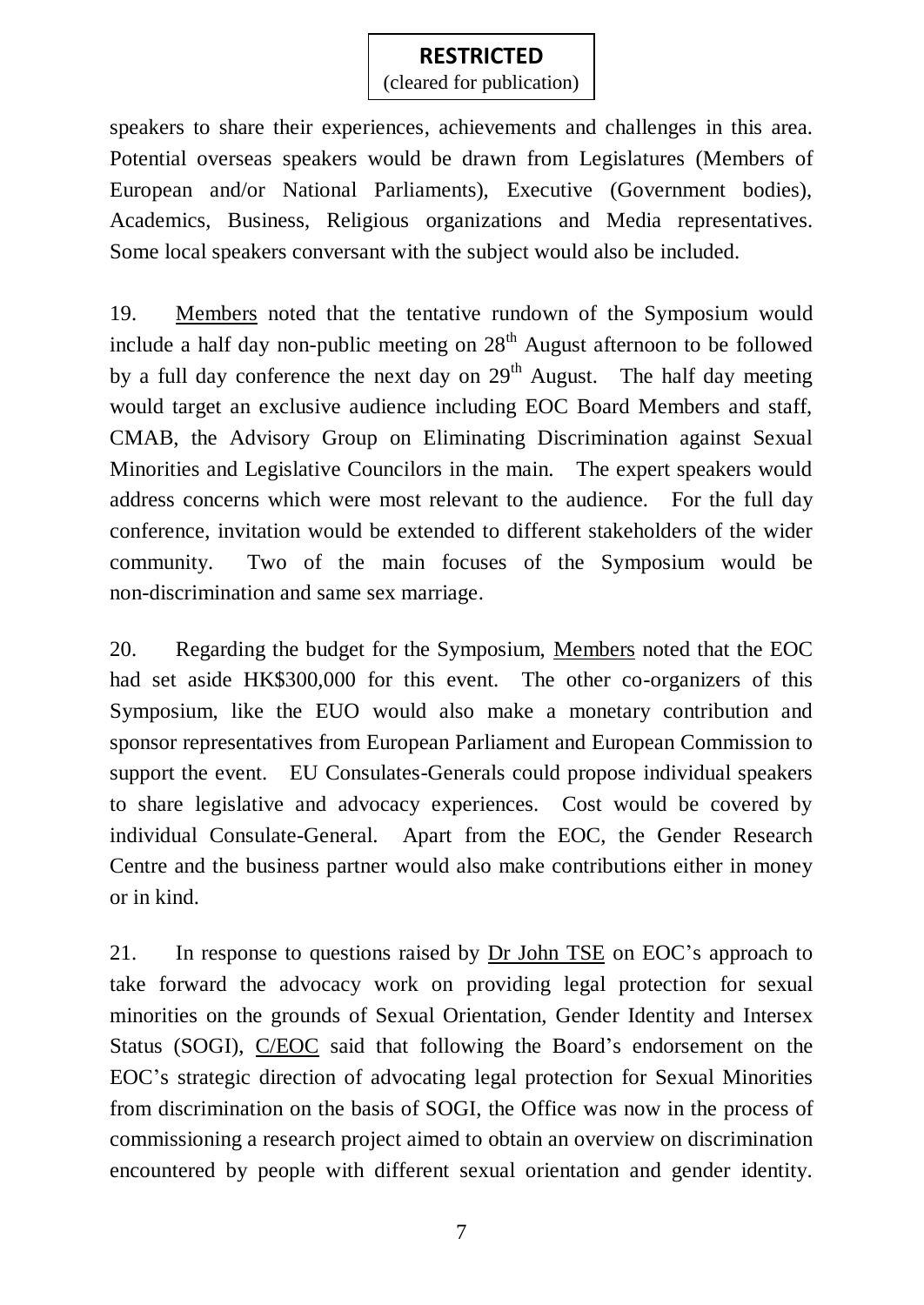(cleared for publication)

Moreover, views from stakeholders would be solicited through this project on the feasibility of legislation to outlaw discrimination on the ground of SOGI. The research report was expected to be ready early next year for submission to the Government for their consideration. Per invitation by C/EOC, HPR briefed Members verbally on the latest progress of the research project on SOGI now being conducted.

22. In response to a further question from Dr John TSE, C/EOC said that the overseas expert speakers should be the main focus of the Symposium. DPA said that some Hong Kong speakers conversant with the subject would also be invited to talk about the Hong Kong situation to facilitate participants' understanding.

23. Members endorsed the holding of the LGBTI Symposium with details contained in EOC Paper No. 3/2014.

# **Proposed Extension of the Research Funding Programme on Equal Opportunities**

(EOC Paper No. 4/2014; Agenda Item No. 6)

24. HPR briefed Members on the salient points contained in EOC Paper No. 4/2014 which provided an account of the applications received by the EOC under the "Funding Programme of Research Projects on Equal Opportunities 2013/14 (the Funding Programme). The paper was also prepared for seeking Members' approval to write to the CMAB to request for extending the Funding Programme in the financial year of 2014/15.

### *(Dr. Trisha LEAHY joined the meeting at this juncture.)*

25. Members noted that approval had been sought from the Secretary for Constitutional and Mainland Affairs (SCMA) for the EOC to conduct the Funding Programme 2013/14 with an original budget of HK\$1.2M. In his approval given, the SCMA added that if the EOC wished to operate future cycles of the Funding Programme, it should submit its plan in detail for approval for each cycle. Members also noted that in the Funding Programme 2013/14, a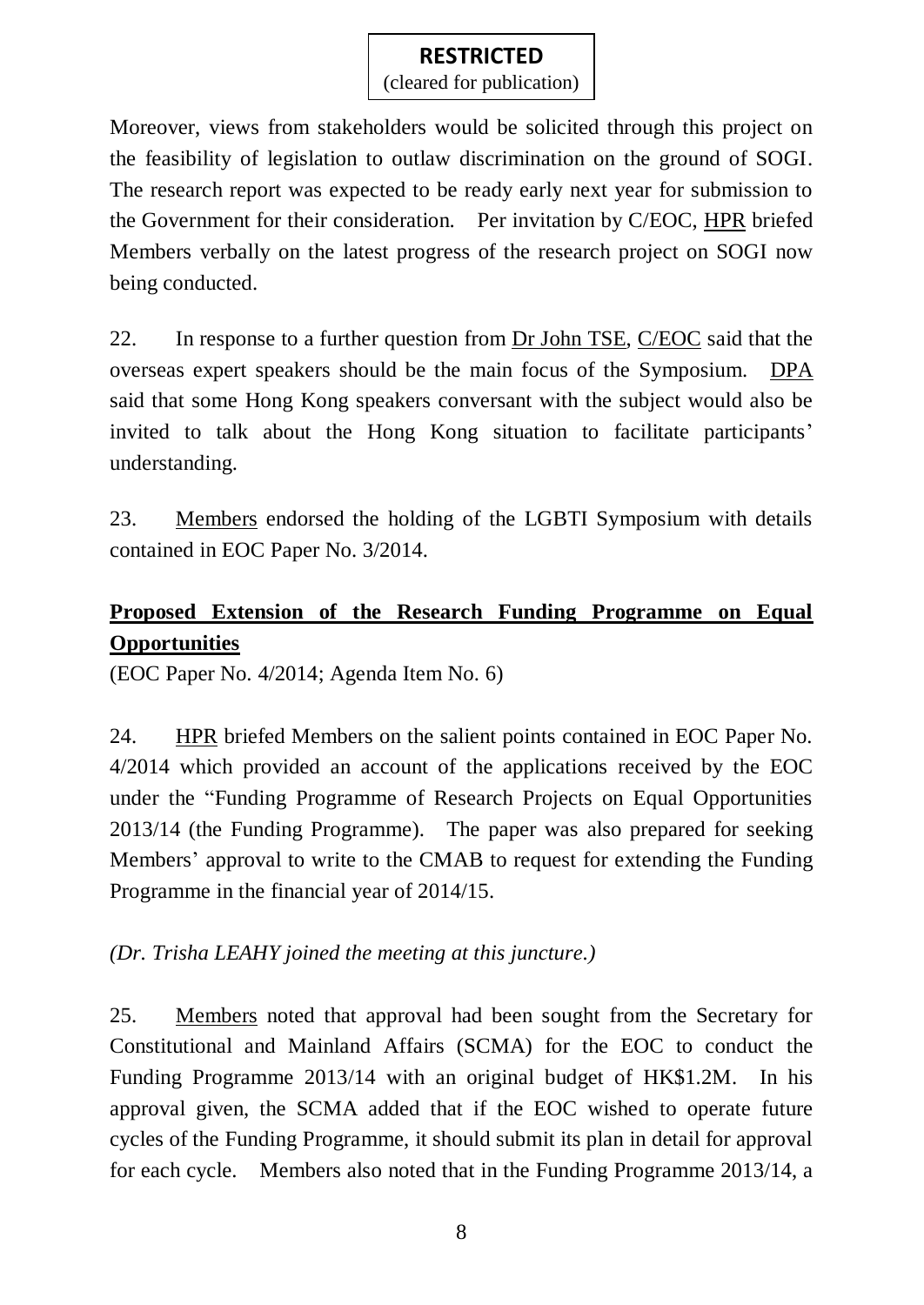(cleared for publication)

total of 14 applications were received in two batches. The applicants comprised NGOs, academia in universities/tertiary institutions, which had applied independently or as a joint venture. 8 out of the 14 applicants had submitted their research proposals to the EOC for the first time, a reflection that the Programme was very much welcomed. After careful assessment by the PARC, 11 applications were approved and the total funding amount was HK\$431,680. Details were at Annex to EOC Paper No. 4/2014. The research topics covered a wide spectrum of studies on discrimination and harassment experienced by disadvantaged groups protected under the current discrimination ordinances.

26. Members noted that at the 23<sup>rd</sup> PARC Meeting held on 20 February 2014, PARC Members considered it was essential to sustain the momentum of EOC's strive through the Funding Programme in establishing a social capital to capture a wide pool of academia and organizations with inspiring ideas to undertake innovative research projects which aimed at promoting equal opportunities. Hence, they had unanimously supported seeking the Government's approval for continuing the Funding Programme in 2014/15. Members also noted that given the experience in the Funding Programme in 2013/14, an amount of HK\$600,000 to be set aside for the Funding Programme 2014/15 would be sufficient and the budget would come from EOC's reserve.

27. Members endorsed the proposed undertaking as detailed in EOC Paper No. 4/2014.

### **Discrimination Complaint against Legal and Complaints Committee**

(EOC Paper No. 5/2014; Agenda Item No. 7)

28. EOC Paper No. 5/2014 contained information related to the disability discrimination complaints lodged by an Applicant for legal assistance against the Legal & Complaints Committee (LCC) and the handling lawyer, for seeking Members' views and decision on how it should be handled. D(Ops) and CLC briefed Members on the gist of the case and the options available for Members' advice. DPA reported that the Complainant had expressed that Members who were also LCC Members should not participate in considering this case due to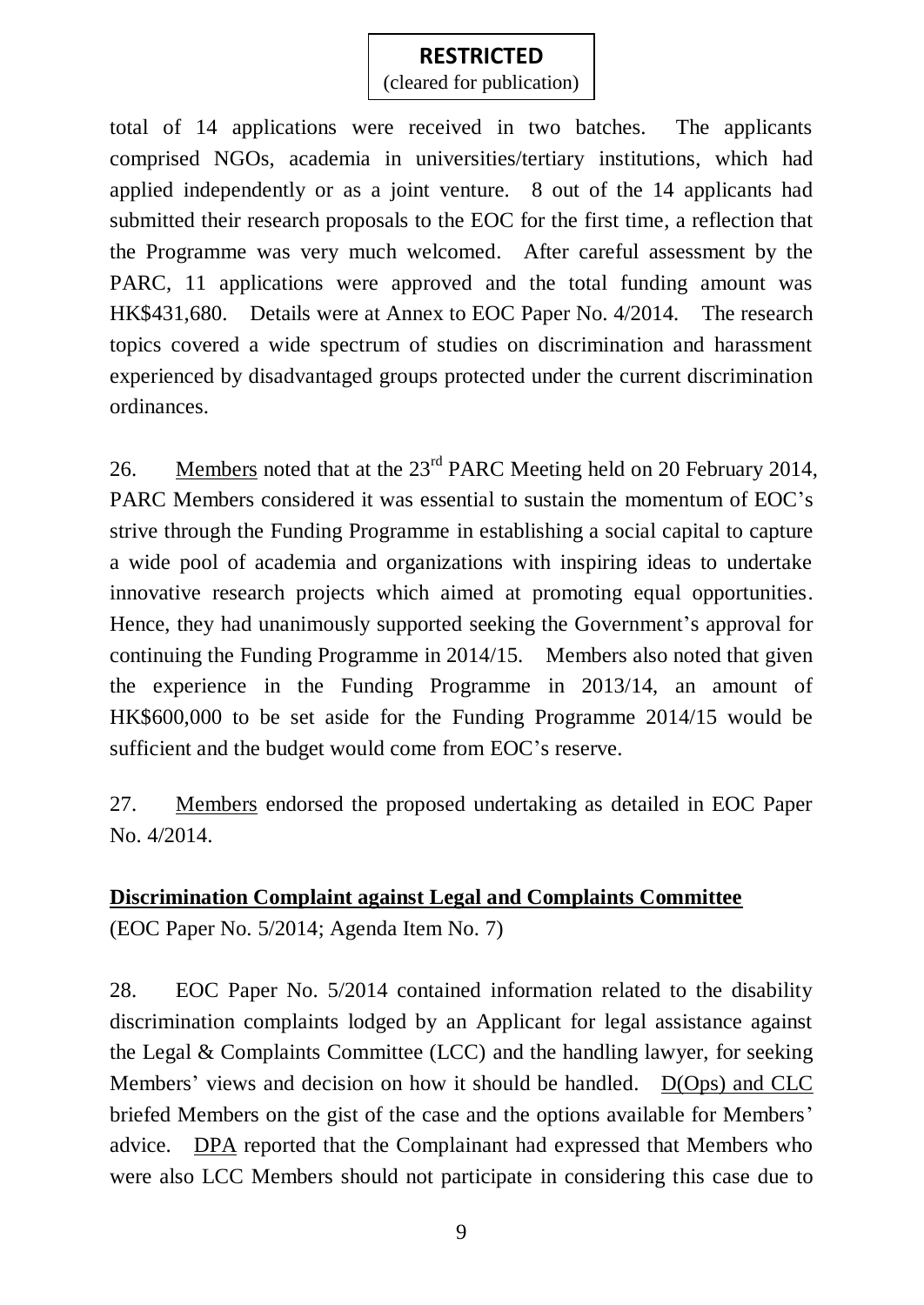(cleared for publication)

possible conflict of interests.

# *(Mr Nelson YIP joined the meeting at this juncture.)*

29. Members deliberated on the most appropriate way to handle the case. It was noted that there were two levels of conflict of interests, i.e. the real and the perceived conflict of interests. In this case, there was no real conflict of interests; the major concern was on the perceived conflict of interests. As the EOC is the only statutory body to handle discrimination complaints in Hong Kong, the EOC has a statutory duty to handle the complaints lodged against LCC. Since the complaints concerned the EOC, its committee and staff, even if the EOC was to appoint an external investigator to handle the case, the EOC could still be seen as having conflict of interest.

30. After deliberations, the Meeting decided that the EOC should carry out its statutory duty to handle the discrimination complaints lodged in this case and non-LCC EOC Members would form a Panel to consider the complaints. The decision of the Panel on this case shall be EOC's final decision. External investigator(s) would not be considered as the perceived conflict of interests would still exist if the appointment was on a fee-for-service basis. Nonetheless, if the appointment was on a voluntary basis, it would be difficult to find suitable person(s) to take up the duty in view of the large volume of work that would be involved.

# **52nd Session of the Committee on Economic, Social and Cultural Rights in Geneva/Switzerland, 28 April 2014 – 23 May 2014**

(EOC Paper No. 6/2014; Agenda Item No. 8)

31. EOC Paper No. 6/2014 sought Members' approval for 1 EOC Member supported by a staff member to attend the  $52<sup>nd</sup>$  Session of the Committee on Economic, Social and Cultural Rights (CESCR) in Geneva, Switzerland in May 2014.

32. The International Covenant on Economic, Social and Cultural Rights (the Covenant) entered into effect in China on 27 June 2001. China submitted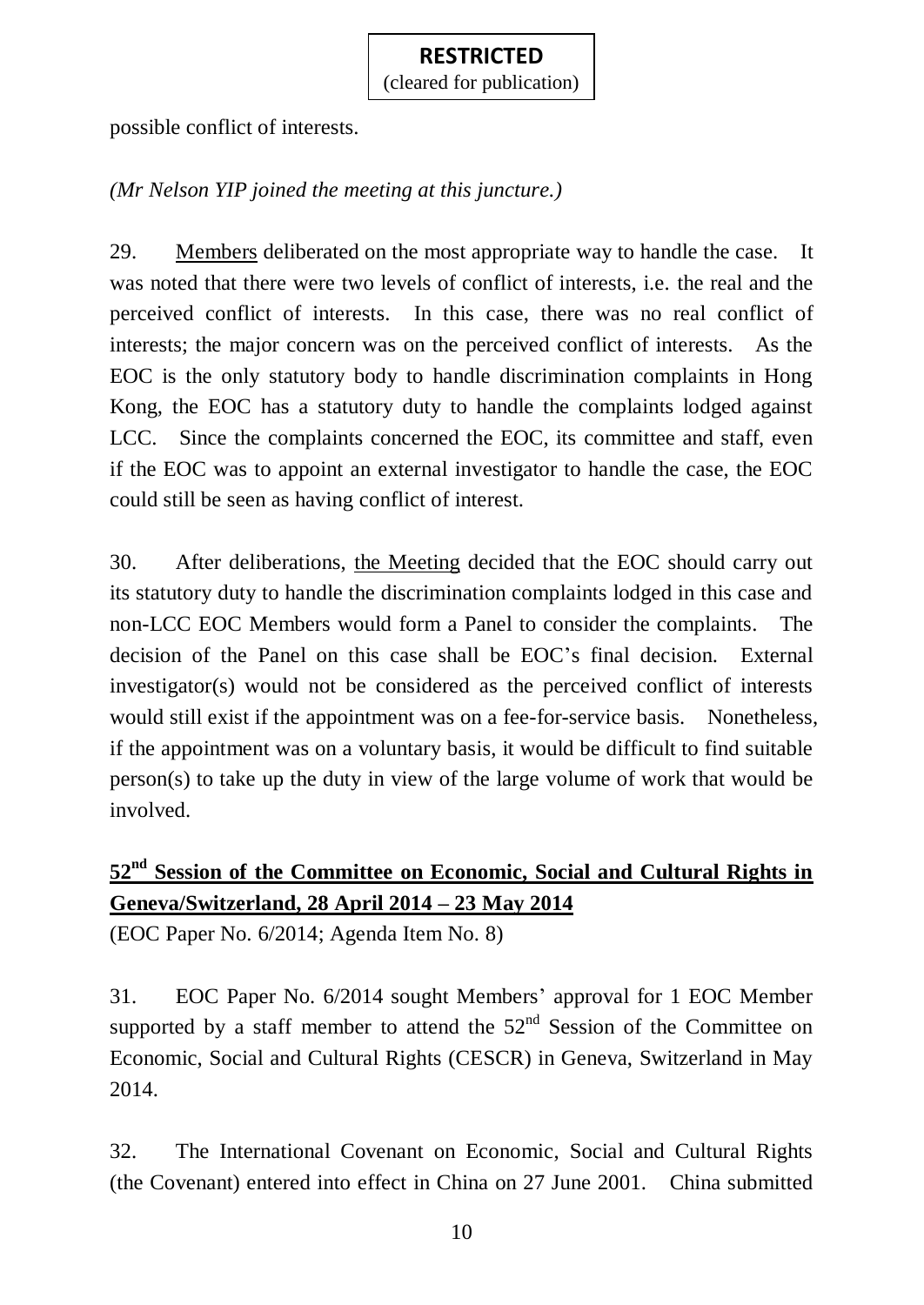(cleared for publication)

its second report on the status of implementation of the Covenant. The report comprised three parts in which Part 2 was the implementation of the Covenant in the HKSAR. C/EOC said that in accordance with past practices, the HKSAR Government would provide a report on the implementation of the Covenant in Hong Kong after conducting wide consultation with key stakeholders. EOC would submit an alternative report to the UN in advance to present its views on the implementation of the Covenant and give alternative views to enhance the full realization of the economic, social and cultural rights of persons in Hong Kong.

33. Members noted that as part of the China delegation, there would be a HKSAR Government delegation team attending the hearing of its reports for the  $52<sup>nd</sup>$  Session of the CESCR. The EOC would not be included in the HKSAR Government's delegation team as it is an independent statutory body and not a Government department. The EOC's representatives could join other Hong Kong NGOs in the NGO meetings with UN Officials to voice out matters of concern. If opportunity arose, the attending EOC Member could address the Committee on EOC's alternative report and provide views on areas where more efforts needed to be exerted by the Government. A number of Members had earlier expressed an interest to attend this meeting. Following consultation with the Members concerned, it was proposed that Dr John TSE and HPR would attend the meeting on behalf of the EOC. The estimated budget for their duty visit was in the Appendix to the said paper.

34. The Meeting endorsed Dr John TSE and HPR as EOC representatives to attend the 52<sup>nd</sup> Session of the CESCR in Geneva in May 2014 with the estimated budget as detailed in EOC Paper No. 6/2014.

#### **Guidelines on School Uniforms under the Race Discrimination Ordinance**

(EOC Paper No. 7/2014; Agenda Item No. 9, Draft Copy of the Booklet "Equal Opportunities and School Uniform" tabled)

35. CLC briefed Members on the details contained in EOC Paper No. 7/2014 and presented to Members the draft guideline on school uniform under the Race Discrimination Ordinance (RDO) as contained in the booklet "Equal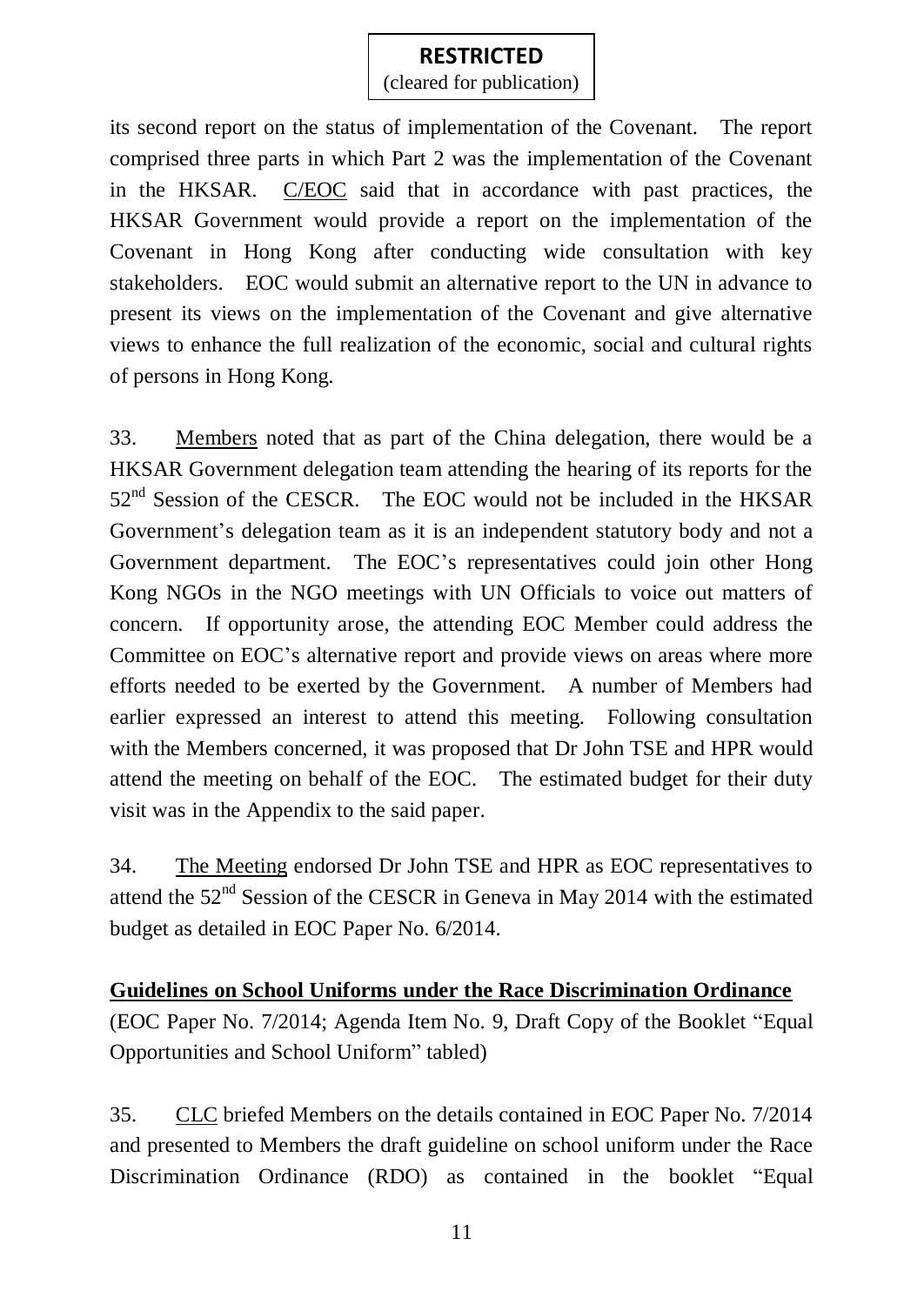(cleared for publication)

Opportunities and School Uniform" tabled.

36. Members noted that since the implementation of the RDO, the EOC had received enquiries and complaints from EM communities, schools and NGOs on various aspects relating to EM education; religion-based concerns against school uniforms in particular had come as an area that needed attention. In view of the complexity of the issue, the EOC had conducted researches into the topic, looking into practices and case law of other common law jurisdictions. A draft guideline contained in the booklet "Equal Opportunities and School Uniform" was prepared for issuing to all primary and secondary schools in Hong Kong through the Education Bureau with a view to suggesting successful school uniform strategies under the RDO. The guideline explained the right of an individual student to manifest his or her religious belief in the midst of the wider school community. Two case illustrations were also included to enhance readers' understanding of the issues. The cases also served to bring out the important message for the schools to adopt a more flexible school uniform policy and to give reasonable consideration to individual requests. Parents were on the other hand reminded of the best interest of their children to receive education against parental preferences. Subject to Members' advice, the guideline would be issued. When the guideline was issued, complimentary seminars on this topic would be provided to school administrators and interested parents. C/EOC added that the crux of the matter was to take care of the educational needs of students without undermining their individual rights and cultural needs.

37. Members deliberated on the draft guideline and expressed their views on the draft copy of the booklet "Equal Opportunities and School Uniform" tabled. Mr A B NASIR expressed that on the subject of school uniform, the EOC should be neutral and allow flexibility. Ms Susanna CHIU said that schools should be encouraged to draw up their uniform rules with due regard to different cultural, religious and racial practices so as to achieve a reasonable and acceptable standard. Dr Trisha LEAHY and Dr Maggie KOONG made comments on some of the wordings in the draft copy of the booklet tabled. Some Members thought the guideline should focus on race issues while other Members thought factors like those related to gender and disability equality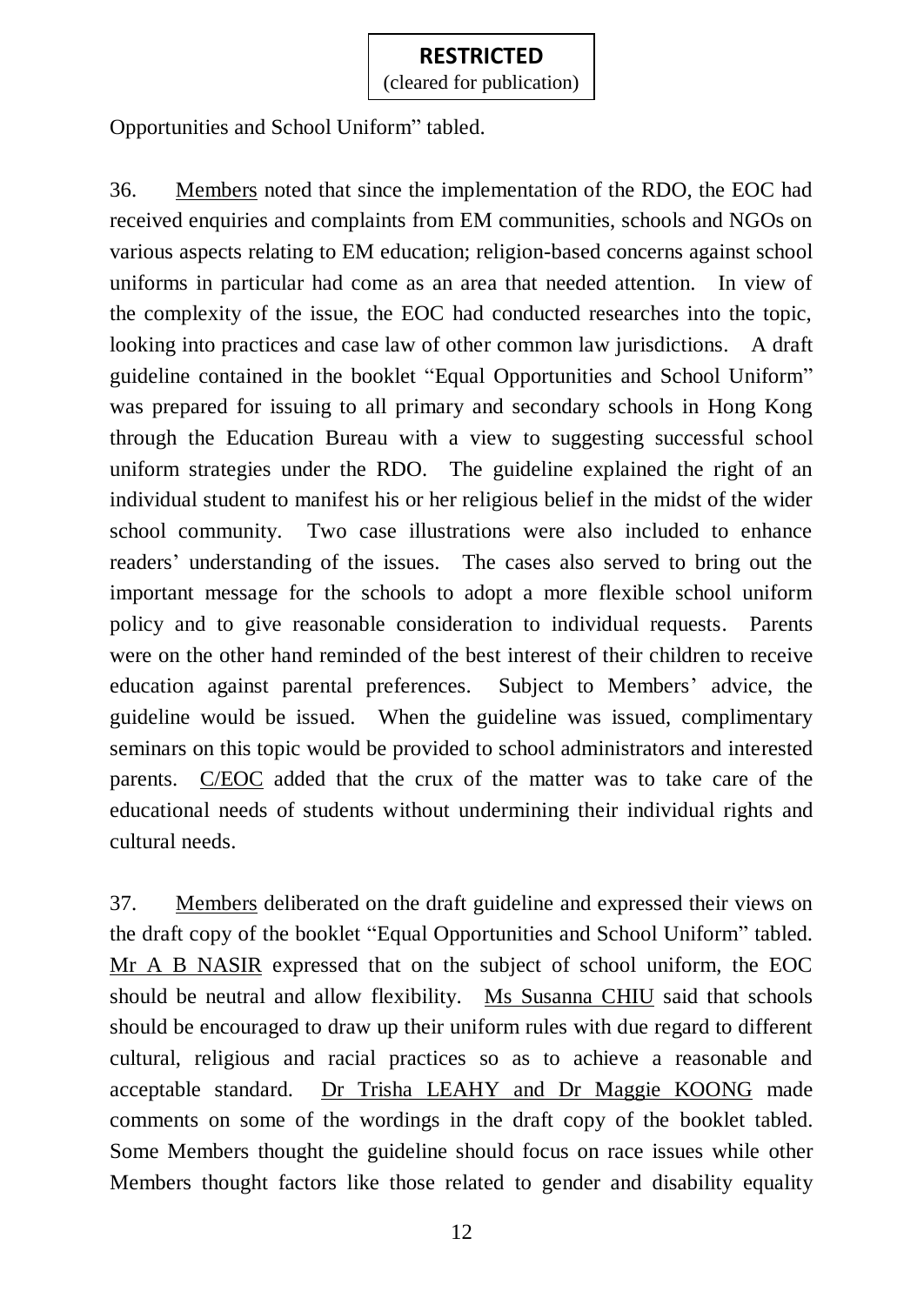(cleared for publication)

were useful in the guideline. Members also made some suggestions on the graphic design and pictorial figures used in the draft booklet for showing more examples of diversity and inclusion. Dr John TSE suggested the Office to revise the guideline for Members' comments again before it was to go public. Dr Trisha LEAHY expressed appreciation to the EOC management for their hard work in drafting the guideline which was an important piece of work and she would be very happy to assist to refine it before it was issued.

## *(Ms Su-Mei THOMPSON left the meeting at this juncture.)*

38. C/EOC thanked Members' views expressed and said that the Office would refine the draft guideline in a few weeks. Members' advice would be sought again when the revised version was ready.

[Post-meeting note: Taking into account Members' suggestions expressed, the draft guideline was revised. The revised guideline has been circulated to Members for advice on 28 March 2014.]

# **Review of Work of the EOC in 2013**

(EOC Paper No. 8/2014; Agenda Item No. 10)

39. Members noted EOC Paper No. 8/2014.

# **Reports of the Legal & Complaints Committee (LCC), Community Participation & Publicity Committee (CPPC), Policy and Research Committee (PARC) and Administration & Finance Committee (A&FC)**

(EOC Paper No. 9/2014; Agenda Item No. 11)

40. EOC Paper No. 9/2014 presented important matters raised and decisions made at the meetings of the 4 Committees established under the EOC. In respect of the Administration and Finance Committee (A&FC), DPA reported that Ms Su-Mei THOMPSON had informed the A&FC Convener earlier about her decision to step down from the A&FC due to her other heavy commitments. Members noted the paper and endorsed Ms THOMPSON's resignation from the A&FC.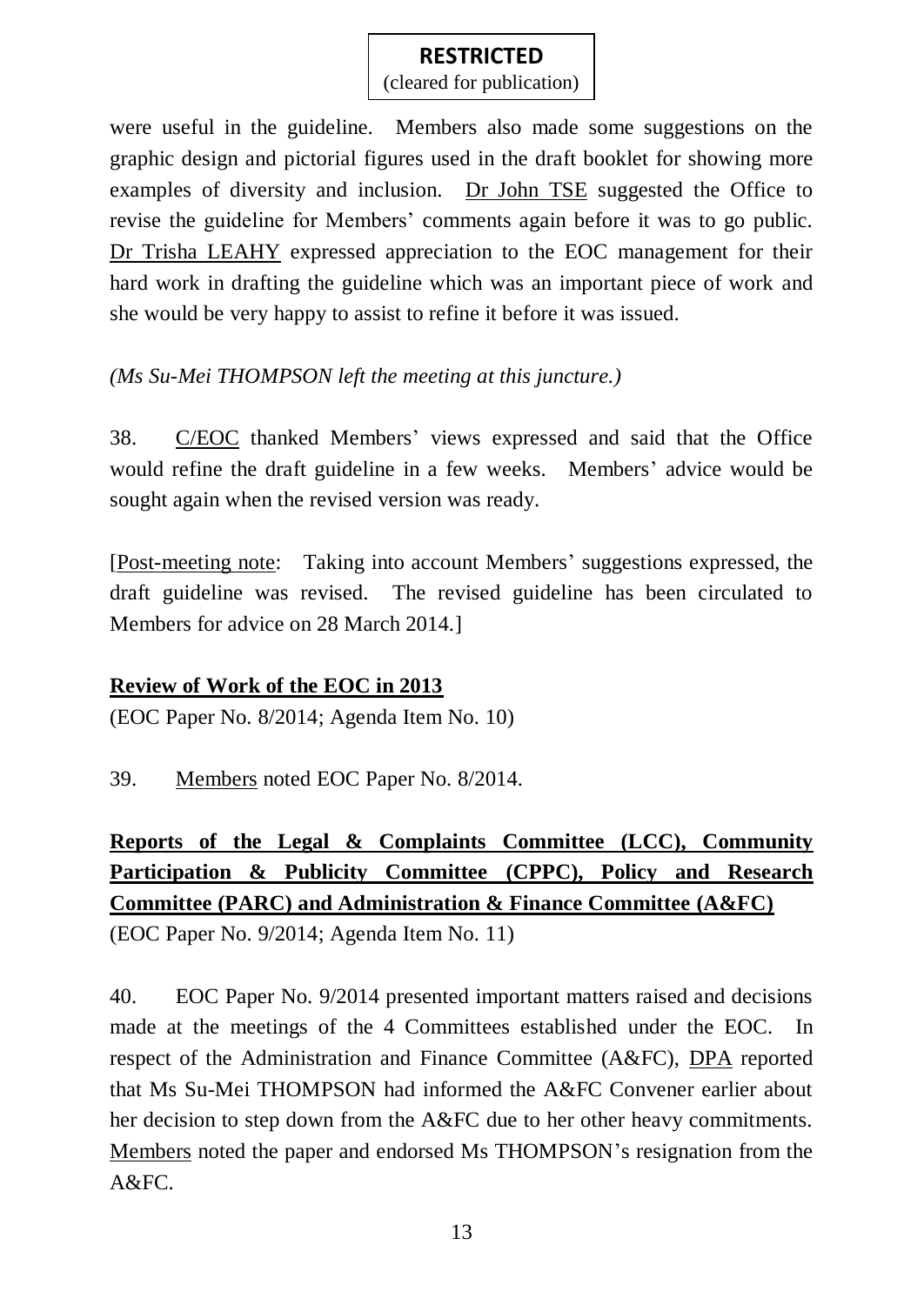(cleared for publication)

# **Proposed New Budget Plan for 2014/15**

(EOC Paper No. 10/2014; Agenda Item No. 12)

41. ACCT briefed Members on the salient points in the proposed new budget plan for 2014/15 as contained in EOC No. 10/2014

42. Members noted that in respect of the Resource Allocation Exercise (RAE) bids submitted to the Government for 2014/15, an additional recurrent subvention of \$4.698M would be provided to the EOC to set up a dedicated EM taskforce to enhance EOC's work in the areas of public education, training, community outreach and research to promote inclusion and diversity and to facilitate EMs to understand their rights. The EOC would set up a multi-ethnic team for this purpose. Separately, a one-off subvention of \$0.24M would also be provided for replacement of two computer servers. After taking into account the additional recurrent subvention of \$4.698M, the Government's envelope allocation to the EOC for 2014/15 is \$101.11M, of which \$2.21M would be withheld by the CMAB for the COO post until it was filled.

43. ACCT highlighted to Members the reasons and the major variances in the comparison of income and recurrent expenditure in 2014/15 against 2013/14. Members noted that there would be an estimated deficit of \$5.84M in 2014/15 mainly because the Government had not provided sufficient funds for EOC to meet the increase in office rental. Subject to Members' approval, the deficit was proposed to be funded by the EOC's reserves for items listed in paragraph 10 of EOC Paper No. 10/2014. An additional amount of \$1.66M was therefore proposed to be set aside from the General Reserve to cover the increase in rental and the cost in development of the HR and Payroll System. Taking into account the above proposed use of reserve fund for 2014/15, the estimated balance of Reserve as at 31 March 2015 would be reduced to \$12.85M.

44. Members also noted that the Administration and Finance Committee (A&FC) had at its  $68<sup>th</sup>$  Meeting held on 21 February 2014, considered and endorsed the draft budget for 2014/15. In view that the Government did not provide sufficient funds for the EOC to meet the increase in office rental,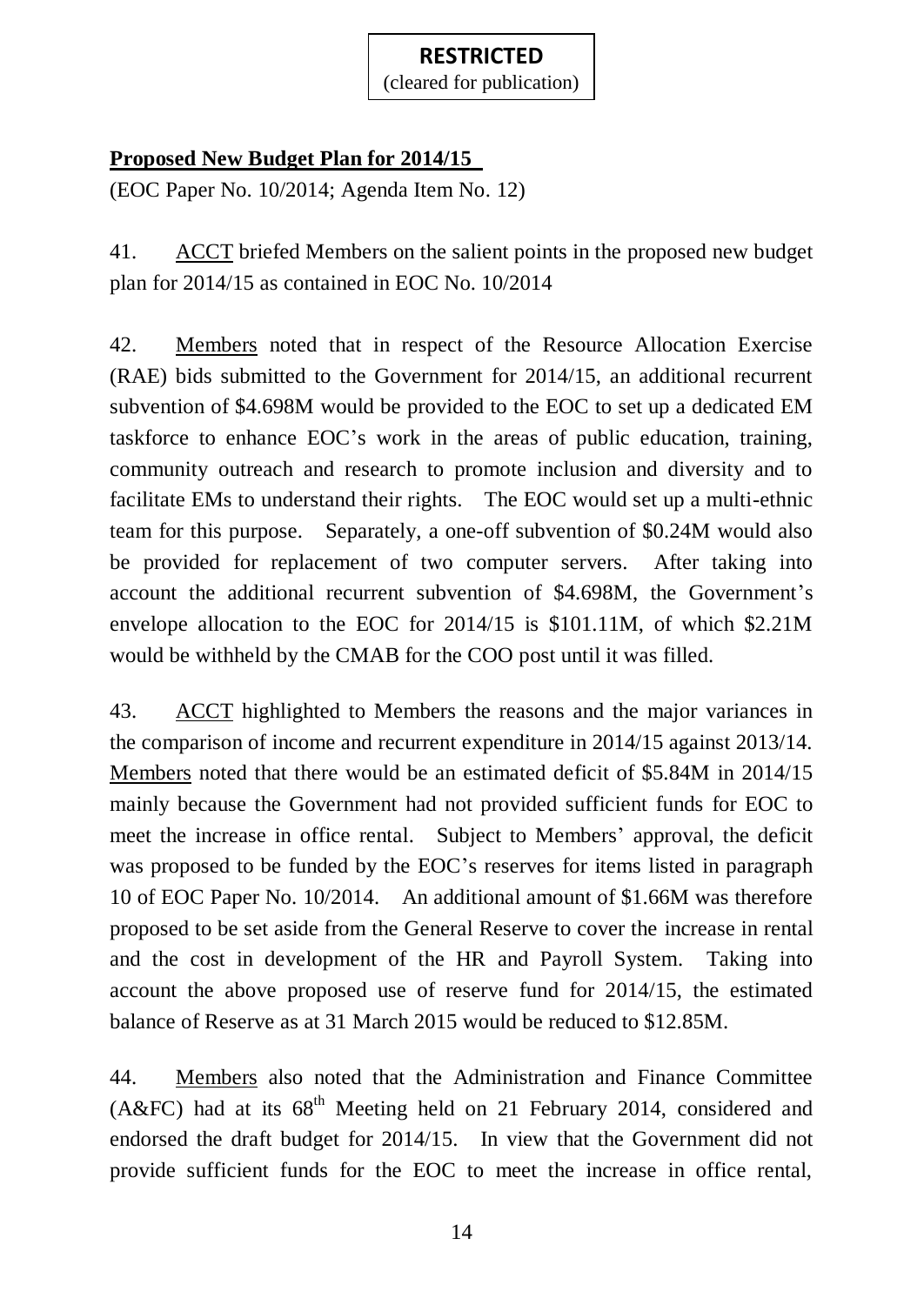(cleared for publication)

structural deficit in EOC's budget for 2013/14, 2014/15 and beyond would be expected. As such, the A&FC had also advised the Office to continue to urge the CMAB to provide additional recurrent subvention to meet the increase in office rental.

45. The Meeting approved the EOC's new budget plan for 2014/15 and the setting aside of reserve funds for use as listed in paragraph 10 of EOC Paper No. 10/2014.

**Approving Authority for Staff Undertaking Overseas Work-related Activities** (EOC Paper No. 11/2014; Agenda Item No. 13)

46. EOC Paper No. 11/2014 sought Members' advice on changing the Chairperson's financial approving authority for EOC staff undertaking overseas work-related activities.

47. DPA informed the Meeting that since 2010, the Chairperson has the authority to approve up to two staff with total costs not exceeding HK\$30K to undertake overseas work-related activities. The EOC's policy on the rates of subsistence allowance provided for accommodation and other non-accountable daily expenses for staff undertaking overseas work-related activities followed those of the Government. Such rates had been revised respectively in March 2011 and July 2013 by the Government to provide a realistic rate for covering accommodation cost. With these upward revisions, it was found that for two staff with accommodation for 4 nights, estimated costs for visit/training in nearby Asian cities such as Seoul and Singapore had exceeded the Chairperson's existing financial approving authority of \$30K. In view of this, it was recommended to increase the Chairperson's financial approving authority from \$30K to \$50K. Members noted that the proposed change was for administrative convenience as a result of upward revision in the subsistence allowance. The EOC Board's approval was still required if the overseas work-related activities involved Members or over two staff members or exceeded the Chairperson's financial approving limit.

48. Members endorsed the increase of the Chairperson's financial approving